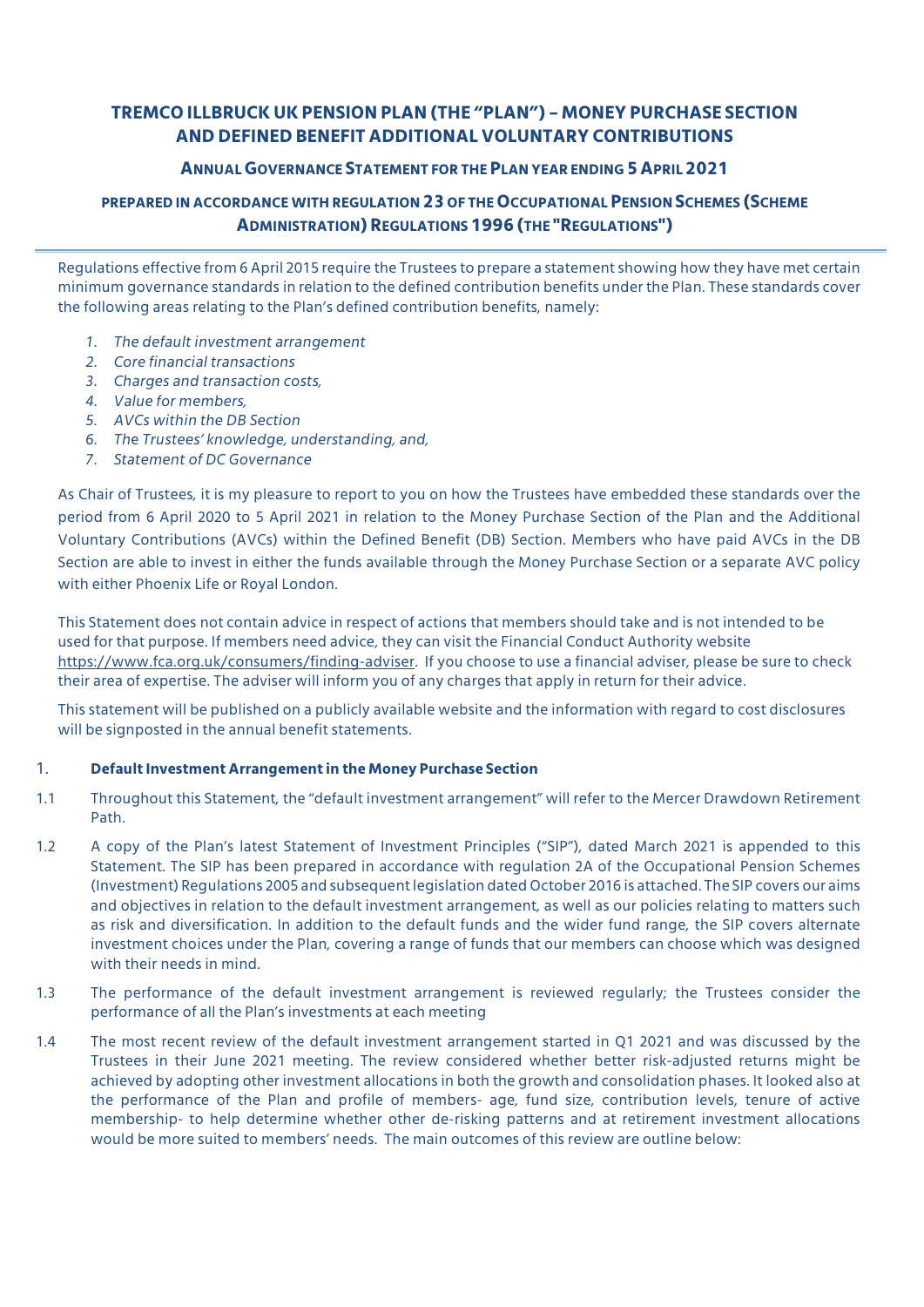- The current default strategy targeting drawdown at retirement should be maintained. This was based on retirement data and industry trends.
- The investment allocations within the growth phase and pre-retirement phase remains appropriate.
- It was concluded that default option of start de-risking at 8 years to retirement provides enough time to progressively switch from the higher risk growth portfolio to less risky funds.
- A number of the self-select funds were not used by members, and the Trustees could consider updating the range available.
- 1.5 Following the review, the Trustees decided to make no change to the investment allocation of the default investment arrangements. The Trustees agreed that both the strategy and the performance of the funds remained consistent with the aims and objectives articulated in the Statement of Investment Principles. However, the Trustees are in discussions around the self-select range with their investment adviser.
- 1.6 The default investment arrangement uses a target date fund approach, which invests in equities and other growth-seeking assets during the 'growth' phase of the strategy. Eight years prior to each member's selected retirement year (or the Plan's default normal retirement age of 65 where none is selected), investments are transferred to a Target Drawdown Retirement Fund based on the targeted retirement year.
- 1.7 The default lifestyle path's growth phase invests predominantly in equities, with modest allocations to property, bonds and cash. Overall these investments are expected to provide long term (above inflationary) growth with some protection against inflation erosion, albeit with volatility. Long-term returns in excess of earnings inflation are generally required for members' attaining an adequate income in retirement. Younger members can withstand the potential downside of equities as they have sufficient time for markets to recover.
- 1.8 As members' funds grows, investment risk will have a greater impact on retirement outcomes. Therefore, the Trustees believe that a strategy that seeks to reduce risk as the member approaches retirement is appropriate. This is achieved via automated lifestyle switches over the eight-year period prior to a member's retirement date. In addition, falls in the values of equity investments could potentially inflict significant losses to members' savings at a time when they have insufficient years of accumulation remaining to recover from such losses, particularly if they choose to make early withdrawals from savings. Investments are switched into a mix of less volatile assets and a diversified growth fund to match the targeted retirement outcome.
- 1.9 The default investment arrangement has been adopted in light of the Plan's current demographic and is kept under regular review. Members are also able to access alternative lifestyle strategies and a range of self-select funds, and are supported by clear communications.
- 1.10 Elements of the investment governance of the Plan have been delegated to Mercer Workplace Savings ('MWS'). This includes strategic and tactical asset allocations along with manager selection. On an annual basis MWS review the continued appropriateness and suitability of the investment solutions underlying the Plan. The most recent review was completed in Q1 2021, and was discussed by the Trustees in their June 2021 meeting, alongside the Plan-specific investment strategy review.
- 1.11 Investment performance and risk-based reviews of all the funds available to members are undertaken on a quarterly basis, with a particular focus on the default investment strategy.
- 1.12 There are no default investments in place for the DB Section AVCs, which are held in separate arrangements to the Money Purchase Section benefits.

#### 2. **Core Financial Transactions**

- 2.1 As required by the Administration Regulations, the Trustees must ensure that core financial transactions are processed promptly and accurately. This includes:
	- Investment of contributions paid to the Plan;
	- Transfer of members' assets into and out of the Plan;
	- Transfers of members' assets between different investment options available in the Plan; and
	- Payments from the Plan to, or in respect of, members.
- 2.2 The Trustees recognise that delay and errors can cause significant loss for members. Delays and errors can also cause members to lose faith in the Plan, which may in turn reduce their propensity to save and impair future retirement outcomes.
- 2.3 The Trustees have delegated the administration of member records, in respect of the Money Purchase section to Aviva. The DB section administration is undertaken by Mercer Limited with the AVCs administered by Phoenix Life and Royal London.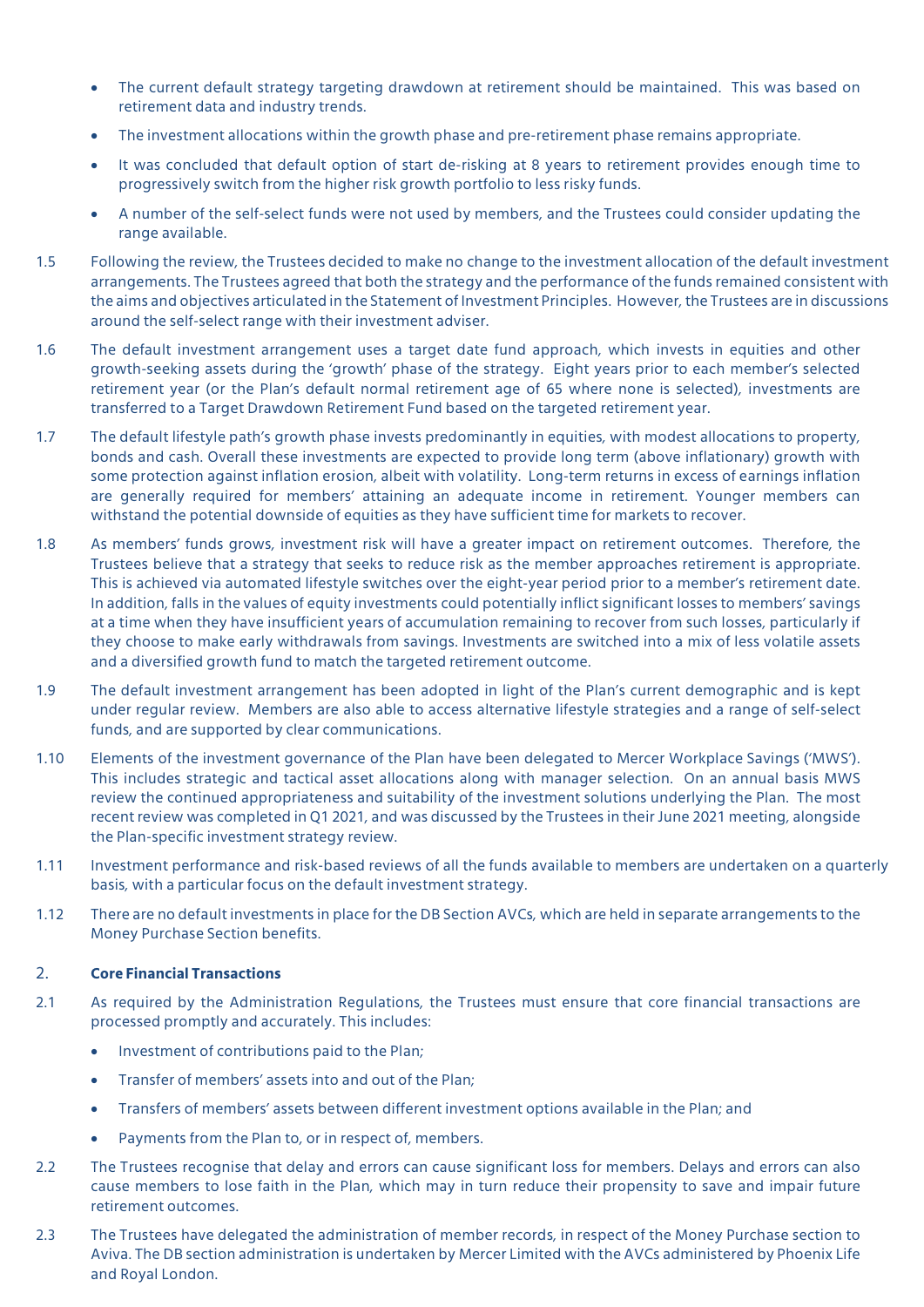- 2.4 Regulation 24 of the Regulations have been met and core financial transactions have been processed promptly and accurately by:
	- Appointing a reputable professional pension administration provider, Aviva.
	- Having in place Service Level Agreements (SLAs) with Aviva that cover core administration processes. These SLAs are monitored on a quarterly basis, with penalties applying under certain circumstances for underperformance.
	- The Plan's Schedule of Contributions sets out timescales for all participating employers to remit monthly contributions to the Plan in accordance with legislative requirements. Once received, contributions are invested in accordance with the timescales set out in the administration agreement with Aviva.
	- The Trustees receive administration reports, which are reviewed by the Trustees quarterly, enabling them to monitor that the requirements for processing financial transactions are met.
	- Ensuring that detailed disaster recovery plans are in place with the administrators, other relevant third parties, and within the sponsoring employer.
	- Maintaining and monitoring a risk register, which includes risks and controls in relation to core financial transactions.
	- Appointing a professional firm to undertake an annual audit, including the material financial transactions that have taken place during the Plan year.
- 2.5 The Trustees receive administration reports produced by the administrator, which are reviewed by the Trustees at each meeting, enabling them to monitor that the requirements for the processing of financial transactions are being met. The administrator is also invited to attend Trustee meetings when appropriate, and reports are received to support their attendance.
- 2.6 Aviva are aware of the statutory deadlines for the processing of all member-related services, including core financial functions such as investment switches and benefit payments. Should standards fall, the administrator will be asked by the Trustees to explain. The Trustees will continue to seek the relevant details to support effective monitoring of these processes.
- 2.7 The Trustees challenge Aviva with regard to the processing of core financial transactions. Aviva is aware of statutory deadlines for the processing of all member-related services, including core financial transactions (such as investment switches and benefit payments), and have confirmed that there have been no reportable breaches of statutory deadlines over the Plan year.
- 2.8 The Trustees appoint an independent auditor to carry out an annual audit of the Plan, including the material financial transactions that have taken place during the Plan year. The auditors carry out spot checks to ensure that contributions to the Plan or payments made by the Plan are paid in accordance with the Plan's rules
- 2.9 As a wider review of Aviva, they employ an independent auditor to prepare an annual report on their internal controls (AAF01/06/ ISAE 3402) which the Trustees have sight of.
- 2.10 The Trustees acknowledge that there have been some errors and delays caused by Aviva outside of day-to-day member cases, but these appear to be isolated rather than systemic issues. As such, overall, the Trustees are satisfied that the Plan's core financial transactions have been processed promptly and accurately during the period of time to which this Statement relates.

#### 3. **Charges and Transaction Costs**

- 3.1 As required by the Administration Regulations, the Trustees are required to report on the charges and transactions costs for the investments used in the default investment arrangement as well as funds available as self-select options to members and their assessment on the extent to which the charges and costs represent good value for members.
- 3.2 The range of the levels of charges and transaction costs applicable to default arrangement during the period are detailed in this section. In relation to transaction costs, when buying and selling investments, transaction costs can be incurred. Transaction costs are not explicitly deducted from a fund but are captured in its investment performance (in other words, the higher the transaction costs, the lower the returns produced by a fund). The Financial Conduct Authority has provided guidance (in Policy Statement 17/20) to investment managers regarding calculations and disclosures of transaction costs. Due to the way in which transaction costs are required to be calculated, they can be negative or positive in nature; a negative figure is effectively a gain from trading activity, whilst a positive figure is effectively a cost from trading activity.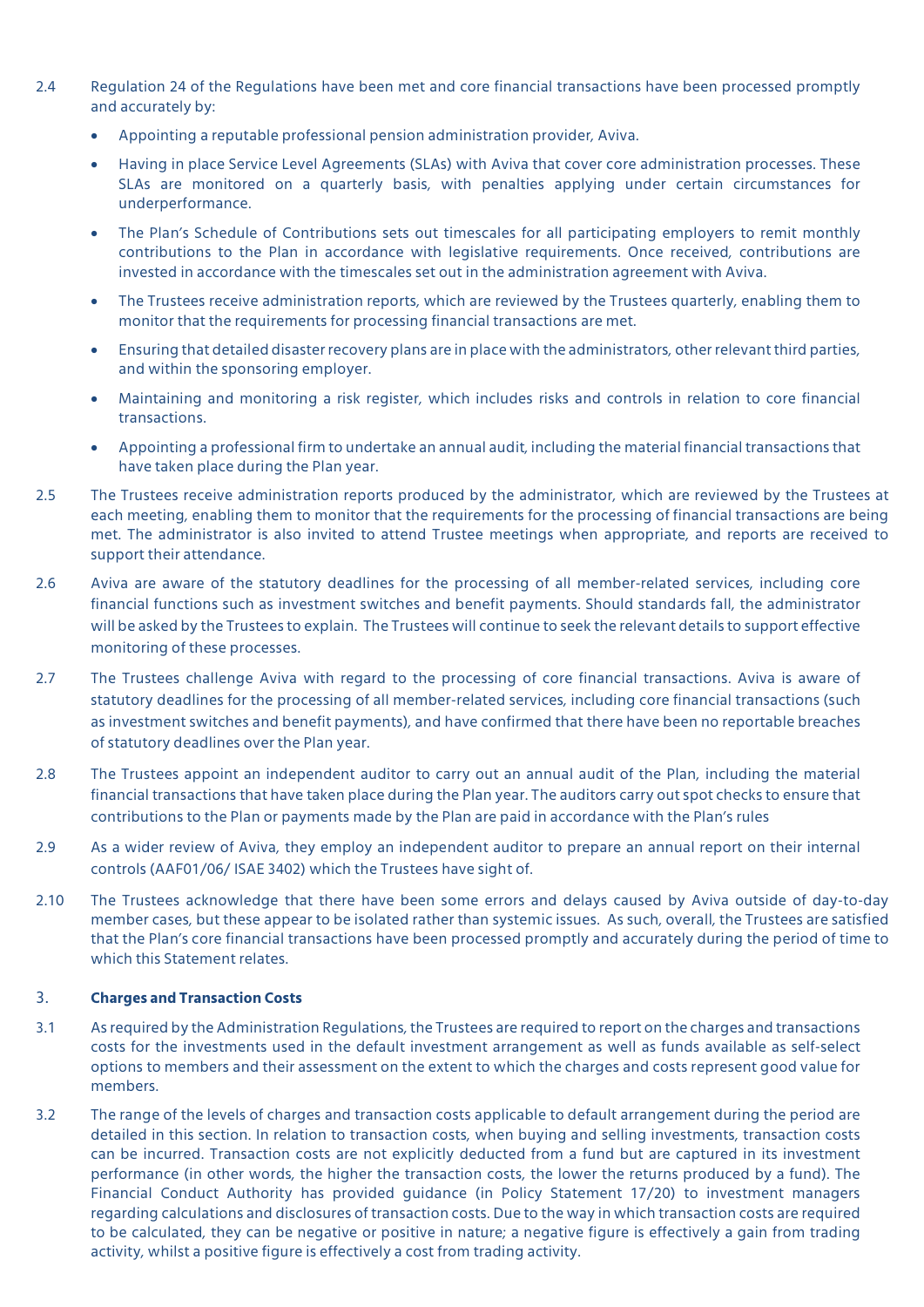3.3 Charges relating to investment management are deducted from members' funds. The Plan is used as a qualifying arrangement for auto enrolment and as such must comply with regulations on charge controls introduced from April 2015. Specifically, all of the default investment arrangements under the Plan must have a total expense ratio equal to, or below the charge cap of 0.75% p.a. of savings. The Trustees can confirm that this threshold is adhered to.

The table below shows the total expense ratio (TER) in each of the funds in which members held investments as at the date of this Statement. The funds underlying the Plan's default lifestyle arrangements are in bold text. The transaction costs shown in the table have been provided by Aviva.

| <b>Fund</b>                                        | <b>TER (%)</b> | <b>Transaction</b><br>Costs (%) |  |
|----------------------------------------------------|----------------|---------------------------------|--|
| <b>Mercer Growth / Balanced Risk</b>               | 0.48           | 0.21                            |  |
| Mercer High Growth / Higher Risk                   | 0.49           | 0.23                            |  |
| <b>Mercer Diversified Retirement Fund</b>          | 0.49           | 0.20                            |  |
| Mercer Cash Retirement Fund                        | 0.36           | 0.01                            |  |
| <b>Mercer Target Drawdown 2022 Retirement Fund</b> | 0.52           | 0.19                            |  |
| <b>Mercer Target Drawdown 2023 Retirement Fund</b> | 0.53           | 0.19                            |  |
| <b>Mercer Target Drawdown 2024 Retirement Fund</b> | 0.54           | 0.21                            |  |
| <b>Mercer Target Drawdown 2025 Retirement Fund</b> | 0.53           | 0.20                            |  |
| <b>Mercer Target Drawdown 2026 Retirement Fund</b> | 0.51           | 0.21                            |  |
| <b>Mercer Target Drawdown 2027 Retirement Fund</b> | 0.50           | 0.21                            |  |
| Mercer Target Drawdown 2028 Retirement Fund        | 0.49           | 0.21                            |  |
| <b>Mercer Target Drawdown 2029 Retirement Fund</b> | 0.48           | 0.21                            |  |
| <b>Mercer Active UK Equity</b>                     | 0.91           | 0.82                            |  |
| <b>Mercer Active Global Equity</b>                 | 0.93           | 0.09                            |  |
| Mercer Sustainable Global Equity                   | 0.87           | 0.27                            |  |

*Source: Aviva, TER as at 5 April 2021, transaction costs up to 31 March 2020.*

### **Impact of Costs and Charges**

- 3.4 In accordance with regulation 23(1) (ca) of the Administration Regulations, as inserted by the 2018 Regulations, the Trustees have prepared an illustration detailing the impact of the costs and charges typically paid by a member of the Plan on their retirement savings pot. The statutory guidance provided has been considered when providing these examples. The below illustration has taken into account the following elements:
	- Savings pot size;
	- Real terms investment return gross of costs and charges;
	- Adjustment for the effect of costs and charges; and
	- Time.
- 3.5 To make this representative of the membership, the Trustees have based this on the average member age of 43, using an average pot size of £18,500 and assumes an overall contribution level of 9%. An assumed average salary of £35,000 has been used.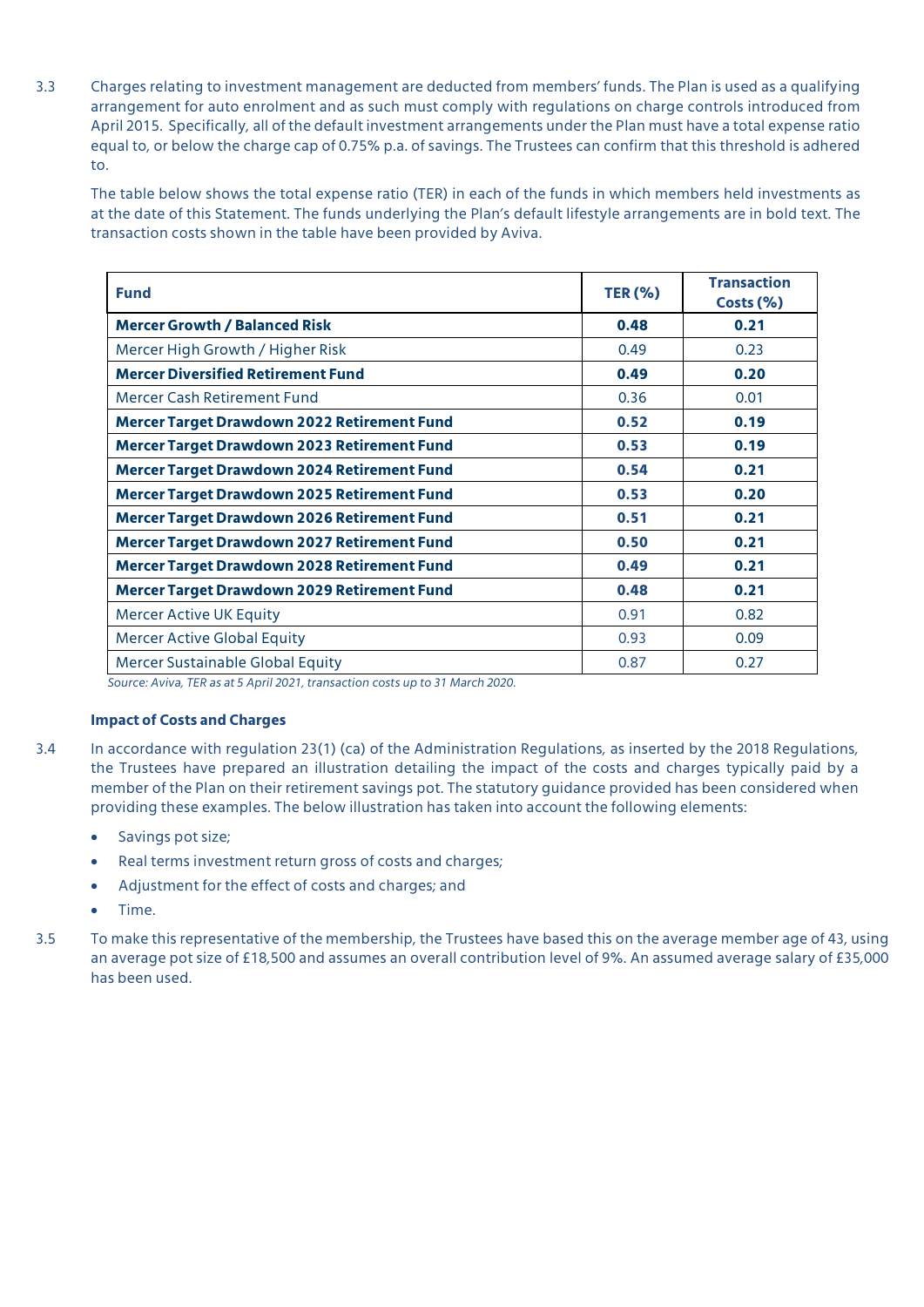| Projected DC Account in Today's Money (£) |                                    |         |                                              |          |                                                       |         |                                            |          |
|-------------------------------------------|------------------------------------|---------|----------------------------------------------|----------|-------------------------------------------------------|---------|--------------------------------------------|----------|
|                                           | <b>Most Popular</b>                |         | <b>Most Expensive</b>                        |          | Least Expensive &<br><b>Lowest Expected</b><br>Growth |         | <b>Highest Expected</b><br>Growth          |          |
| Year-end                                  | Drawdown<br><b>Retirement Path</b> |         | <b>Mercer Active</b><br><b>Global Equity</b> |          | Mercer Cash                                           |         | Mercer Sustainable<br><b>Global Equity</b> |          |
|                                           | £22,000                            | £21,900 | £22,300                                      | £22,000  | £21,300                                               | £21,200 | £22,300                                    | £22,100  |
| 2                                         | £25,600                            | £25,300 | £26,200                                      | £25,600  | £24,100                                               | £23,900 | £26,100                                    | £25,700  |
| 3                                         | £29,200                            | £28,800 | £30,200                                      | £29,300  | £26,800                                               | £26,500 | £30,100                                    | £29,400  |
| 4                                         | £32,900                            | £32,300 | £34,400                                      | £33,100  | £29,400                                               | £29,100 | £34,300                                    | £33,200  |
| 5                                         | £36,700                            | £35,800 | £38,600                                      | £36,900  | £32,100                                               | £31,600 | £38,500                                    | £37,000  |
| 10                                        | £56,600                            | £54,200 | £62,200                                      | £57,300  | £44,500                                               | £43,300 | £61,800                                    | £57,600  |
| 15                                        | £78,400                            | £73,600 | £89,700                                      | £79,900  | £55,900                                               | £53,900 | £88,900                                    | £80,400  |
| 20                                        | £99,700                            | £91,800 | £121,800                                     | £104,800 | £66,400                                               | £63,300 | £120,400                                   | £105,700 |
| 22                                        | £106,800                           | £97,600 | £136,200                                     | £115,500 | £70,300                                               | £66,900 | £134,400                                   | £116,600 |

#### Notes:

1. Salary increase and price inflation have been assumed to be 2.5% per year

2. Projected pension pot values are shown in today's terms, and do not need to be reduced further for the effect of future inflation

3. When allowing for the transaction costs within the growth assumptions, the Trustees have used an average of the transaction costs provided by Aviva for the 2018/19, 2019/20 and 2020/21 Plan years. This is because the transaction cost for each will fund will fluctuate, so using an average is likely to be more accurate over a long time period.

- 4. Starting pot size is assumed to be £18,500 and future contributions of 9% have been assumed
- 5. Starting salary is assumed £35,000.
- 6. Values are illustrations only and are not guaranteed
- 7. The projected growth rates assumed for each fund, after allowing for charges, are as follows:
	- a. Drawdown Retirement Path (Default investment arrangement) between 1.20% and -0.44% p.a net expected real return above inflation, depending on how far away a member is from retirement
	- b. Mercer Active Global Equity (Most Expensive Fund): 2.04% p.a net expected real return above inflation.
	- c. Mercer Sustainable Global Equity (Highest Expected Growth): 2.10% p.a net expected real return less inflation.
	- d. Mercer Cash Retirement (Lowest Expected Growth and Least Expected Return Fund): -2.10 % p.a. net expected real return above inflation.

3.6 The Trustees have presented a further illustration below. This is based on a member of age 21, using a starting pot size of £700 and a salary of £19,500. It also assumes an overall contribution level of 9% per annum.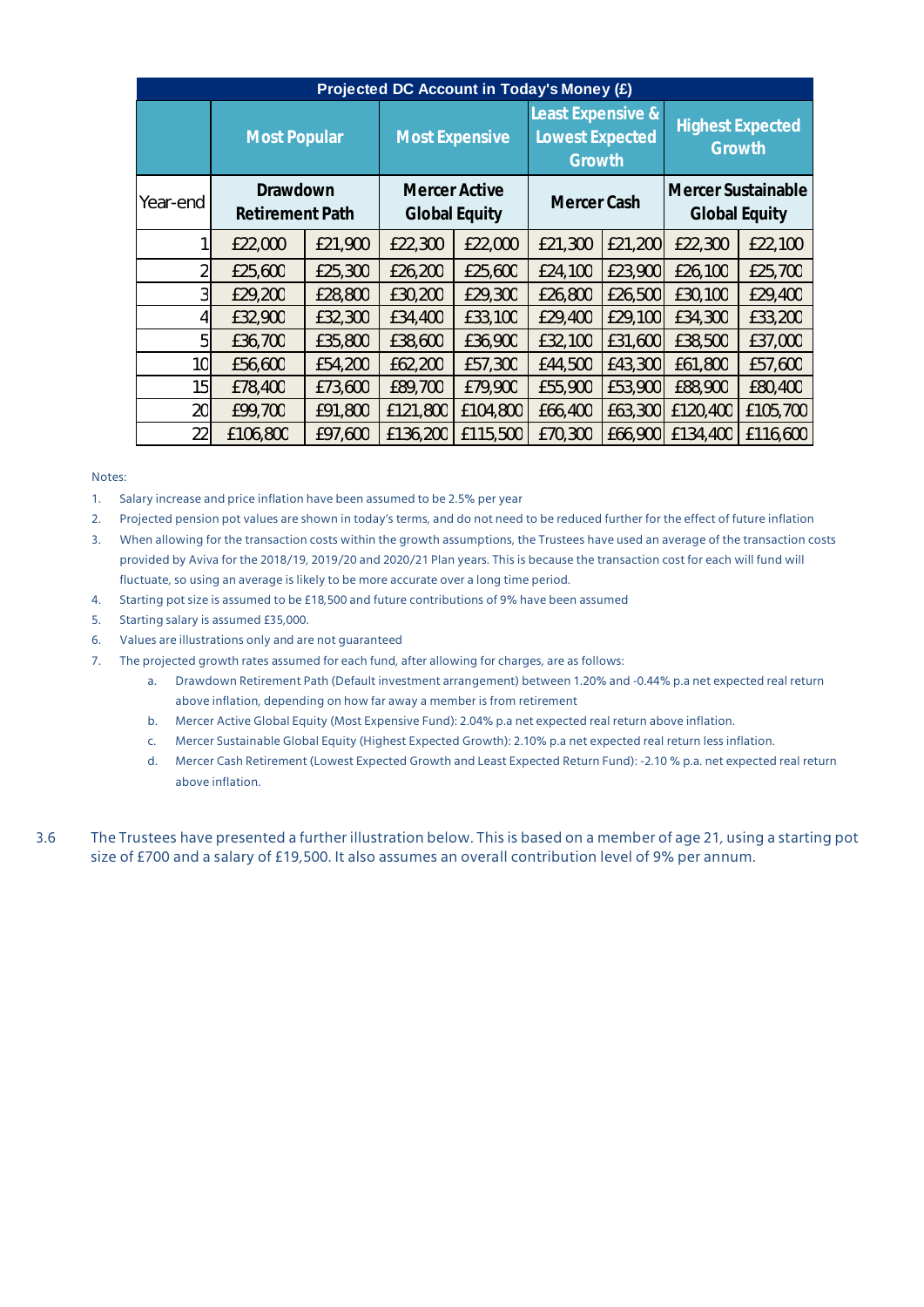| Projected DC Account in Today's Money (£) |                                    |         |                                       |          |                                                       |         |                                            |          |
|-------------------------------------------|------------------------------------|---------|---------------------------------------|----------|-------------------------------------------------------|---------|--------------------------------------------|----------|
|                                           | <b>Most Popular</b>                |         | <b>Most Expensive</b>                 |          | Least Expensive &<br><b>Lowest Expected</b><br>Growth |         | <b>Highest Expected</b><br>Growth          |          |
| Year-end                                  | Drawdown<br><b>Retirement Path</b> |         | Mercer Active<br><b>Global Equity</b> |          | Mercer Cash                                           |         | Mercer Sustainable<br><b>Global Equity</b> |          |
|                                           | £2,500                             | £2,500  | £2,500                                | £2,500   | £2,400                                                | £2,400  | £2,500                                     | £2,500   |
| 2                                         | £4,300                             | £4,300  | £4,400                                | £4,300   | £4,100                                                | £4,100  | £4,400                                     | £4,300   |
| 3                                         | £6,100                             | £6,100  | £6,300                                | £6,100   | £5,800                                                | £5,800  | £6,300                                     | £6,100   |
| 4                                         | £8,000                             | £7,900  | £8,300                                | £8,000   | £7,400                                                | £7,400  | £8,200                                     | £8,000   |
| 5                                         | £9,900                             | £9,800  | £10,300                               | £9,900   | £9,100                                                | £8,900  | £10,300                                    | £10,000  |
| 10                                        | £20,000                            | £19,400 | £21,500                               | £20,200  | £16,700                                               | £16,400 | £21,400                                    | £20,300  |
| 15                                        | £31,100                            | £29,600 | £34,600                               | £31,500  | £23,700                                               | £23,000 | £34,400                                    | £31,700  |
| 20                                        | £43,200                            | £40,400 | £50,000                               | £44,000  | £30,200                                               | £29,000 | £49,500                                    | £44,300  |
| 25                                        | £56,400                            | £51,900 | £67,900                               | £57,900  | £36,100                                               | £34,400 | £67,000                                    | £58,400  |
| 30                                        | £70,900                            | £64,100 | £88,800                               | £73,200  | £41,500                                               | £39,200 | £87,400                                    | £74,000  |
| 35                                        | £86,700                            | £77,000 | £113,300                              | £90,200  | £46,500                                               | £43,600 | £111,200                                   | £91,300  |
| 40                                        | £103,000                           | £89,700 | £141,900                              | £108,900 | £51,100                                               | £47,500 | £138,800                                   | £110,500 |
| 44                                        | £112,900                           | £96,800 | £168,200                              | £125,300 | £54,400                                               | £50,400 | £164,200                                   | £127,400 |

#### Notes:

- 8. Salary increase and price inflation have been assumed to be 2.5% per year
- 9. Projected pension pot values are shown in today's terms, and do not need to be reduced further for the effect of future inflation
- 10. When allowing for the transaction costs within the growth assumptions, the Trustees have used an average of the transaction costs provided by Aviva for the 2018/19, 2019/20 and 2020/21 Plan years. This is because the transaction cost for each will fund will fluctuate, so using an average is likely to be more accurate over a long time period.
- 11. Starting pot size is assumed to be £700 and future contributions of 9% have been assumed
- 12. Starting salary is assumed £19,500.
- 13. Values are illustrations only and are not guaranteed
- 14. The projected growth rates assumed for each fund, after allowing for charges, are as follows:
	- a. Drawdown Retirement Path (Default investment arrangement) between 1.20% and -0.44% p.a net expected real return above inflation, depending on how far away a member is from retirement
	- b. Mercer Active Global Equity (Most Expensive Fund): 2.04% p.a net expected real return above inflation.
	- c. Mercer Sustainable Global Equity (Highest Expected Growth): 2.10% p.a net expected real return less inflation.
	- d. Mercer Cash Retirement (Lowest Expected Growth and Least Expected Return Fund): -2.10 % p.a. net expected real return above inflation.
- 3.7 The Trustees acknowledge the requirement to publish these illustrations on a website and this page is available at www.vfm.aviva.co.uk/tremco-illbruck. The 2021 benefit statements include the web address in order to inform members where they can access this information. These illustrations will be published on the Aviva site.

#### 4. **Value for Members**

- 4.1 In accordance with regulation 25(1)(b), the Trustees assessed the extent to which the charges under the Money Purchase Section represent good value for members and concluded that the Plan offers good value for money relative to peers and alternative arrangements that are available.
- 4.2 The Trustees' Value for Money assessment framework incorporates consideration of:
	- Investment management charges
	- Administration charges
	- Transaction costs where available
	- Net of fees performance
	- Investment design and range
	- Member communications
	- Trustees' governance arrangements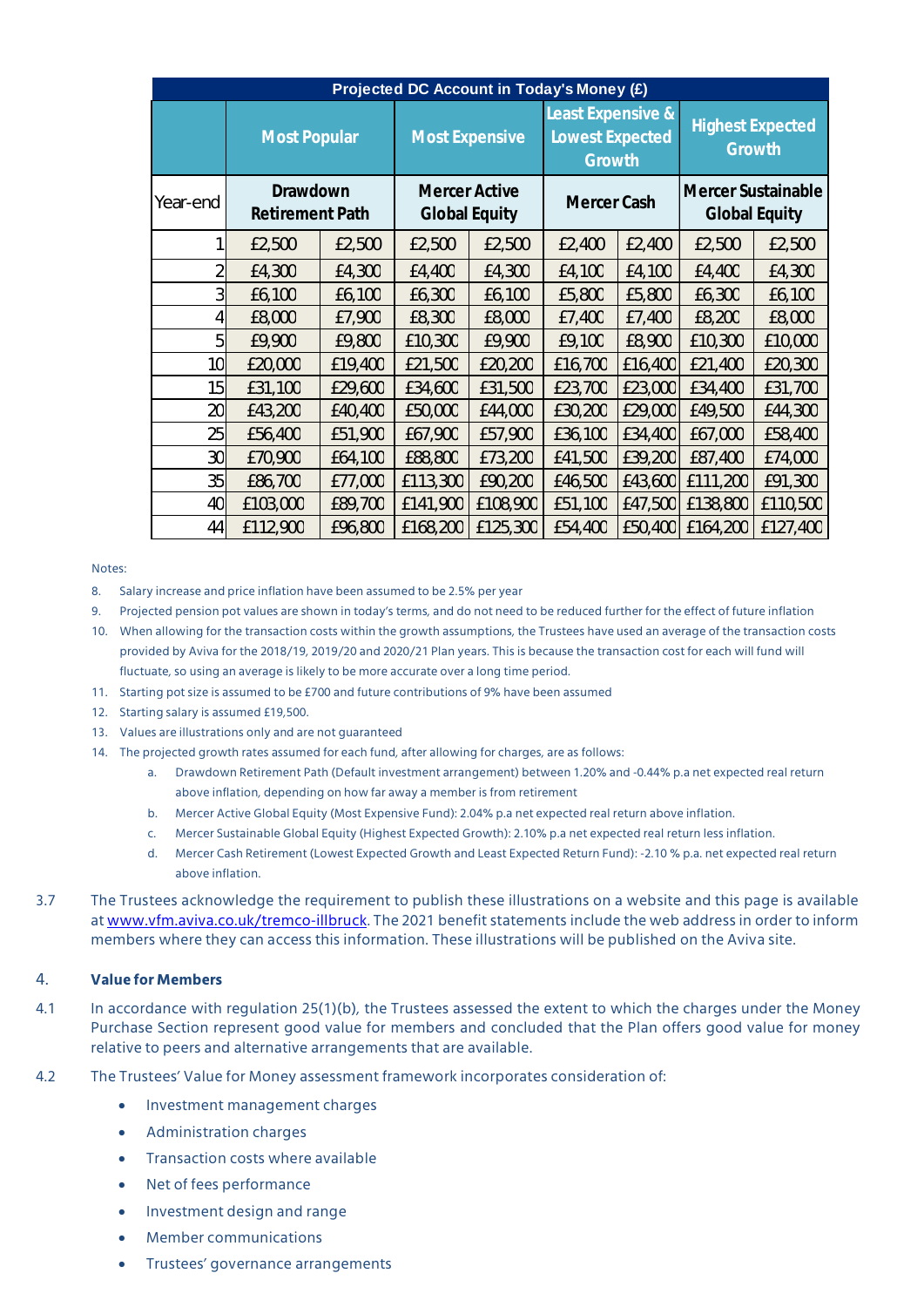- Additional services available to members.
- 4.3 In September 2021, the Trustees assessed the extent to which the charges under the Plan represent good value for members and concluded, in consultation with their DC advisers, that the Plan offers good value for money relative to peers and alternative arrangements that are available. The reasons underpinning this conclusion include:
	- Charges for the Plan's default investment arrangement are below the 0.75% charge cap per year.
	- With the exception of one fund, all funds in use by members of the Plan are assessed as providing good value when considering price and performance in conjunction. One fund has been assessed to provide reasonable value.
	- The Plan's funds, based on their underlying investment managers, are assessed as having above average prospects of outperforming (active) or meeting the benchmark within the tolerance range (passive).
	- The transaction costs provided by the Plan's fund managers appear to be reflective of the costs expected of the various asset classes and markets that the Plan invests in, although there is not yet an 'industry standard' that the Trustees can compare against.
	- In other areas the assessment found that the Plan offers good VFM across the range of additional features for members, including governance, and communication.
- 4.4 In other areas the assessment found that the Plan offers good value across the range of additional features for members, including plan governance, and communication, for example:
	- The Company pays for governance costs, together with various member communication, administration and advisory costs associated with operating the Plan, which further enhances the value that members receive.
- 4.5 The Trustees will continue to monitor the administration and performance of the Plan's investment funds.

### 5. **AVCs within the DB Section**

- 5.1 As noted above, there are additional voluntary contribution monies invested in Phoenix Life (NELEX Guaranteed Growth fund) and Scottish Life/Royal London (CREST Secure Fund).
- 5.2 The Phoenix Life investment offers guaranteed growth that has been at a much higher level than could be obtained in a regular deposit account over recent times however a penalty may be imposed on early disinvestment.
- 5.3 The Royal London investment is classed as a "deposit administration fund" with a standard growth rate declared annually; this was at 0.25% over 2020/21 and it has been announced that there will be capital protection applied.
- 5.4 Providing a comparison between these types of funds and its peers is quite difficult as the funds offer different terms and guarantees and, hence, will invest very differently from one another, which in turn affects the performance received through bonus announcements. There may also be penalties applied for early disinvestment.
- 5.5 Assessing value for members is directly related to an individual's attitude towards, and capacity for, investment risk. An individual may find comfort in the fact that there are some guarantees, whether that is a certain level of investment return or "just" capital security. Therefore, we consider it inappropriate to reach a general conclusion on value for members for these "deposit administration" funds as this may vary by member.

### 6. **Trustee Knowledge and Understanding**

- 6.1 In accordance with sections 247 and 248 of the Pensions Act 2004, the Trustees are required to maintain an appropriate level of knowledge and understanding which, together with professional advice, enables them to properly exercise their functions and duties in relation to the Plan. This requirement has been met during the course of the Plan year and the Trustees have undertaken regular training throughout the year, in summary:
	- The Trustees have regular meetings and professional advisors are in attendance at each meeting.
	- The Trustees review training opportunities periodically throughout the year, and attends any sessions they think are appropriate, training is subsequently recorded in a log.
	- The Trustees receive topical training regarding DC pensions from their advisers.
- 6.2 The Trustees undertook a number of activities over the past year which demonstrates how they have a working knowledge of pension & trust law, funding & investment principles, Trust Deed and Rules and the SIP. These activities include:
	- The conflicts of interest policy is considered at each meeting.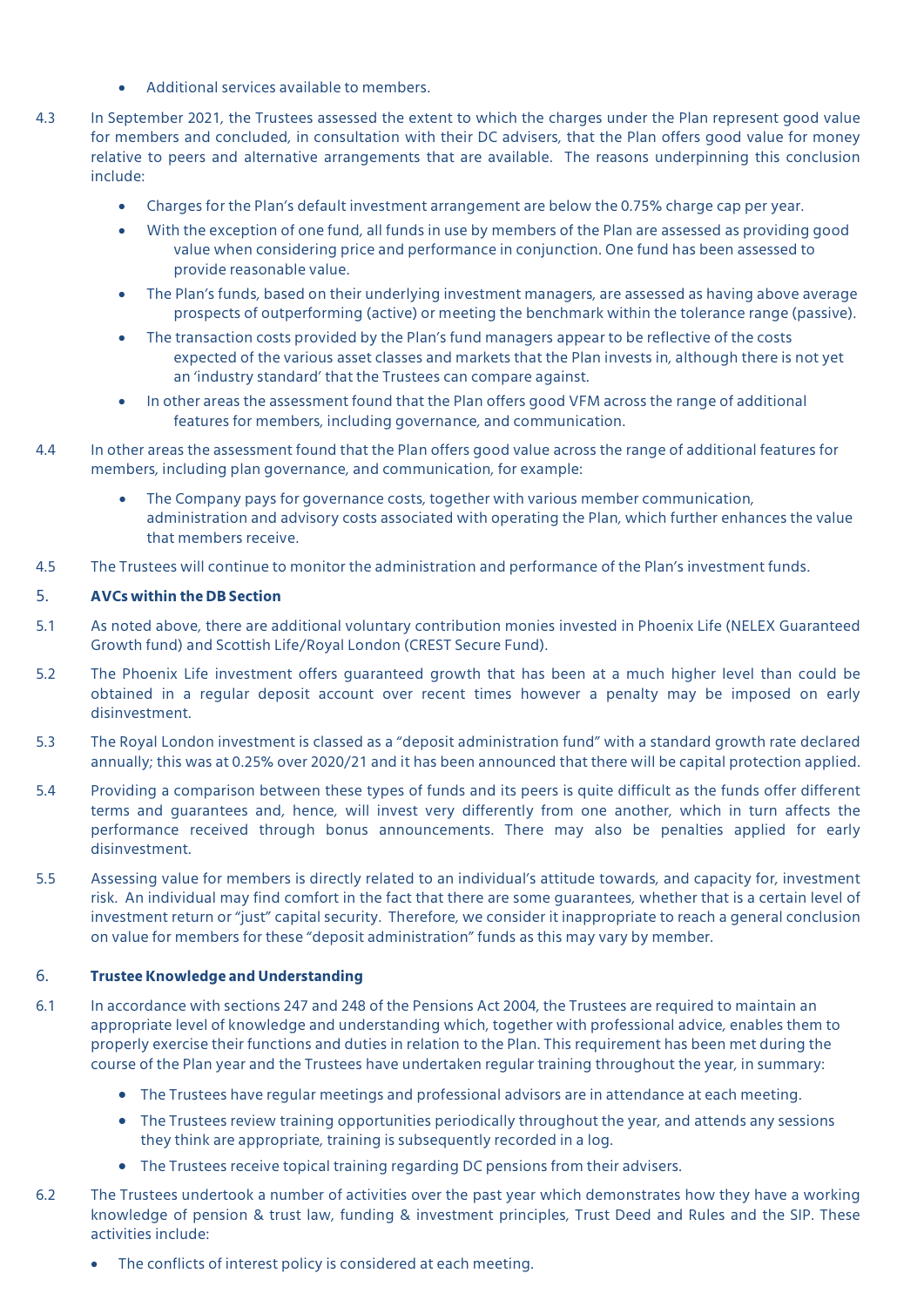- Trustees are in the process of incorporating a new employer into the Plan, demonstrating their knowledge of the Trust law, the Plan's deed and rules.
- The SIP was updated to include a policy on investment manager appointment, engagement and monitoring.
- The Risk Register is reviewed and updated regularly. This demonstrates that the Trustees hold relevant knowledge on DC specific internal controls and the regulatory requirements.
- In December 2020, the Trustees carried out an assessment of the Plan's processes and documentation against the Regulator's DC Code of Practice.
- 6.3 The following topical trainings were undertaken by the Trustees over the Plan year:
	- In April 2020, the Trustees received training around COVID-19 (and similar events that could happen in future), and the impact it would have on the Plan.
	- In June 2020, the Trustees received training on new SIP requirements, relating to engaging with investment managers, this training enabled the Trustees to subsequently update the SIP.
	- At each meeting, the Trustees receive topical updates regarding DC pensions from their adviser at each meeting.
- 6.4 The Trustees are conversant with, and have a working knowledge of, the Trust Deed and Rules and the policies and documents setting out the Trustees' running of the Plan. If there are any ambiguities over the interpretation of the Rules legal advice is sought from the Plan's legal advisors. The Trustees are conversant with, and have a working knowledge of, the current SIP. The Trustees undertake regular training on investment matters and reviews the investments held by the Plan at each meeting. The Trustees have sufficient knowledge of investment matters to be able to challenge their advisors
- 6.5 The Trustees receive professional advice from Mercer and other advisors to support them in reviewing the performance of the Plan and in governing the Plan in line with the Trust Deed and Rules, and the relevant skills and experience of Mercer is a key criterion when evaluating advisor performance or selecting new advisors. The advice received by the Trustees along with their own experience allows them to properly exercise their function as Trustees.
- 6.6 The Trustees also review and assess, on an ongoing basis, whether the systems, processes and controls across key governance functions are consistent with those set out in the Pension Regulator's Code of Practice 13, the last review took place in December 2020.
- 6.7 The Trustees have a robust training programme in place for newly appointed Trustees. Upon appointment, a Trustee is required to undertake completion of the Pensions Regulator's online training programme. The Trustee toolkit is expected to be completed within six months of appointment.
- 6.8 The Trustees believe that the best run pension plans utilise the combined skill and knowledge of both the individual Trustees and their professional advisors. The relevant skills and experience of those advisors are key criteria when evaluating advisor performance and selecting new advisors.

### 7. **Statement of DC Governance**

- 7.1 The Trustees undertake regular assessments of the Plan against the DC Code of Practice 13 and related guidance.
- 7.2 The Trustees consider that our systems, processes and controls across key governance functions are consistent with those set out in the Pension Regulators Code of Practice 13.

Signed for and on behalf of the Trustees of the Tremco Illbruck UK Pension Plan

Date ………………………...

By

Peter Paes, Chair of Trustees

………………………………………………………………